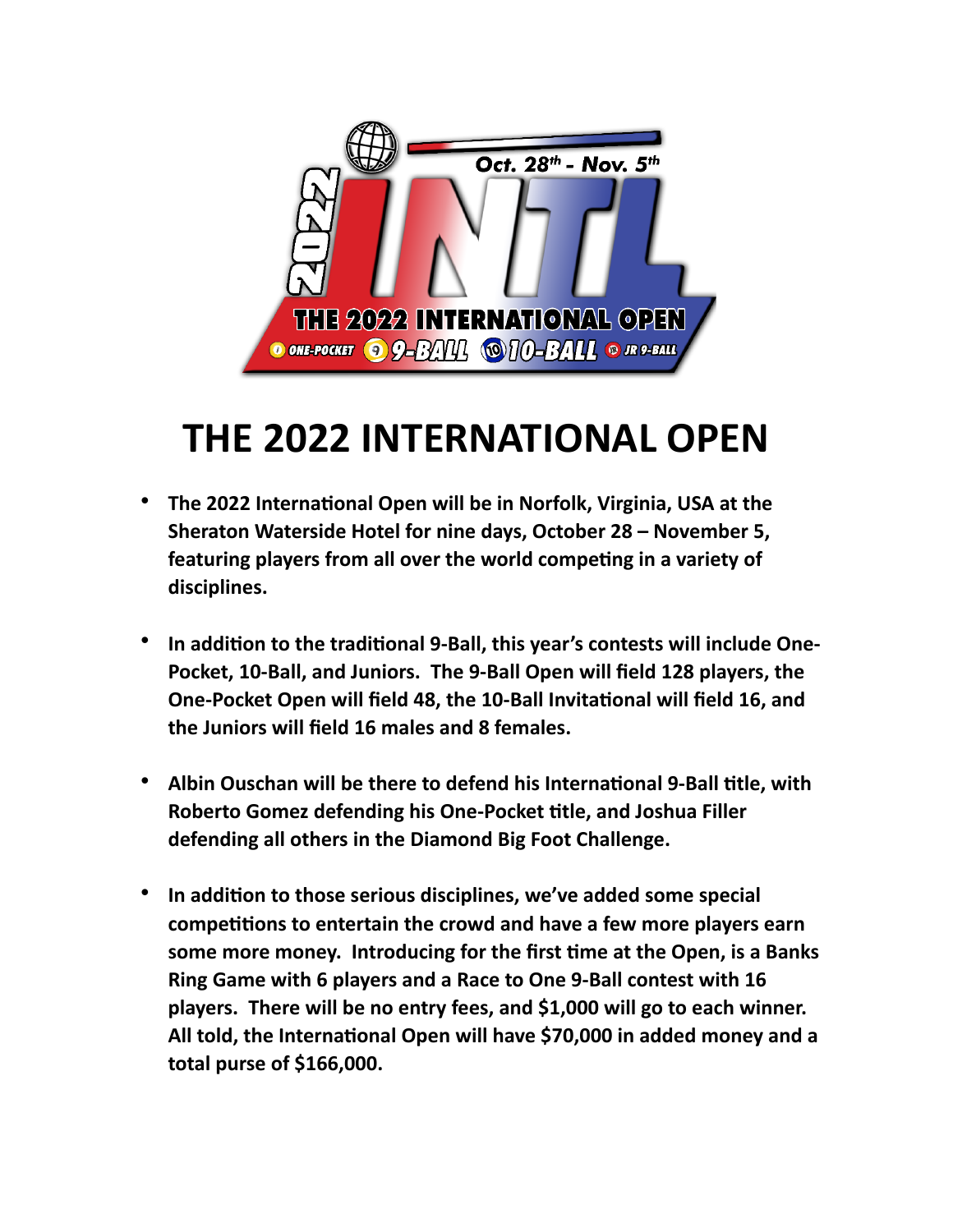- **The very best equipment is being provided by Diamond Billiard Products, Simonis Cloth, and Aramith Balls. There will be no excuses here.**
- **The venue is exquisite. The Sheraton Waterside Hotel and the city of Norfolk, Virginia are ready for the seventh time to host a world class pool tournament. Raised Reserved Seating, as in previous years, will allow great viewing. Large TV monitors will be above every pool table displaying the players' names and their scores.**
- **The competition gets better every year, and this year won't be any different. The 9-Ball Open is WPA sanctioned with points being awarded by Matchroom's Nine Ball program, so the best will be here.**
- **The BCA Hall of Fame Banquet will once again be hosted at the Sheraton Waterside Hotel on Friday, November 4.**

## **NINE BALL**

**The \$50,000 added 2022 International 9-Ball Open will feature 128 players in a double elimination format with the final 16 advancing into a single elimination round. \$30,000 will be going to the winner. The \$114,000 purse will be shared by the top 32 finishers.**

## **ONE-POCKET**

**The International has become more than just a 9-Ball tournament. In 2021, we added One-Pocket to our program with \$5,000 added. This year, we expanded the field to 48 players and we increased the added money to \$10,000. \$10,000 will go to the winner. The \$34,000 purse will be shared by the top 12 finishers.**

#### **TEN-BALL**

**The Diamond Big Foot Challenge, 10-Ball on a 10-foot table, is a special threeday event featured in the Simonis Arena and has always been a favorite discipline at the Derby City Classic. We invited 16 of the best players to participate. The winner of this single elimination 10-Ball event will take home \$8,000 in which the top 4 finishers will share the \$16,000 purse.**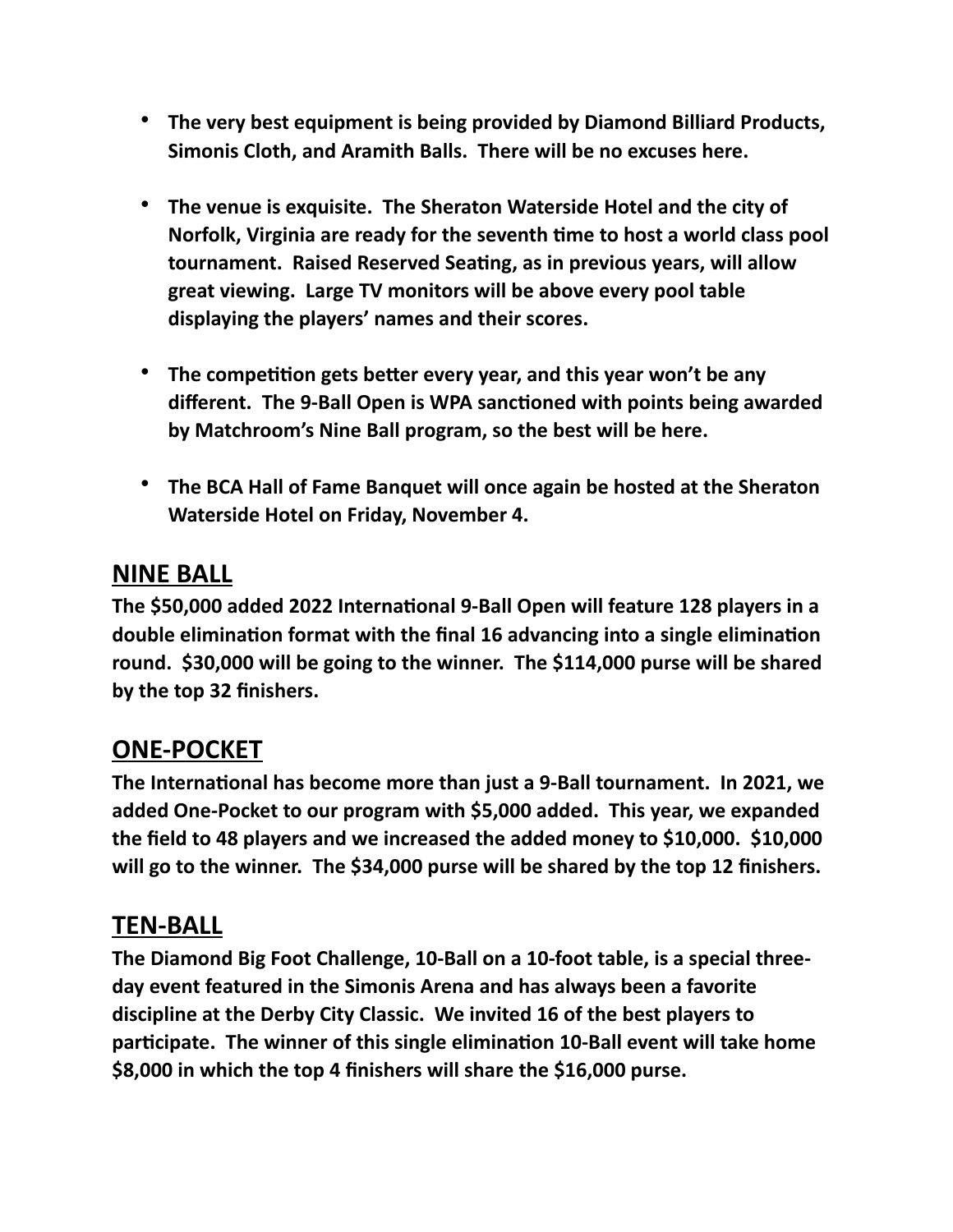## **JUNIORS**

**In addition to three major pro events at the International, Ra Hanna, of On The Wire Creative Media, is bringing us the best 16 men and 8 women to complete for their Junior International Championship. Diamond Billiard Products and Accu-Stats is very proud supporting the next generation of professional pool players.**

# **SIMONIS ARENA**

**Once again, the Simonis Arena will be the center stage for this week's action. The enclosed arena will feature raised reserved seating for great viewing. General admission will be available on a daily basis. Daily and multi-day packages will be available to accommodate anyone's schedule. Tickets will go on sale May 15, 2022. Visit<https://www.intlopen.com/seating>to view the seating chart and reserve your seat.**

# **VENDORS**

**This year's show will include two full weekends and a large crowd is expected. Interested vendors can sign up and reserve vendor space here: [https://](https://www.intlopen.com/vendors) [www.intlopen.com/vendors](https://www.intlopen.com/vendors).**

# **SHERATON HOTEL LODGING**

**The Sheraton is honoring discounted pricing for not only the contestants, but for anyone attending our event, including vendors, volunteers, and spectators. The discounted rate is \$119 per night plus tax. Fortunately, this discounted price was locked in last year with our contract. Considering hotel room rentals have gone sky high all over the country, we're in a good place.**

# **LIVE PAY-PER-VIEW**

**We will be providing Live Streaming on all thirteen pool tables. For those in attendance, we are providing large monitors above each pool table for displaying the players' names and current score.**

**For more information on the 2022 International Open, visit our website at <https://www.intlopen.com>.**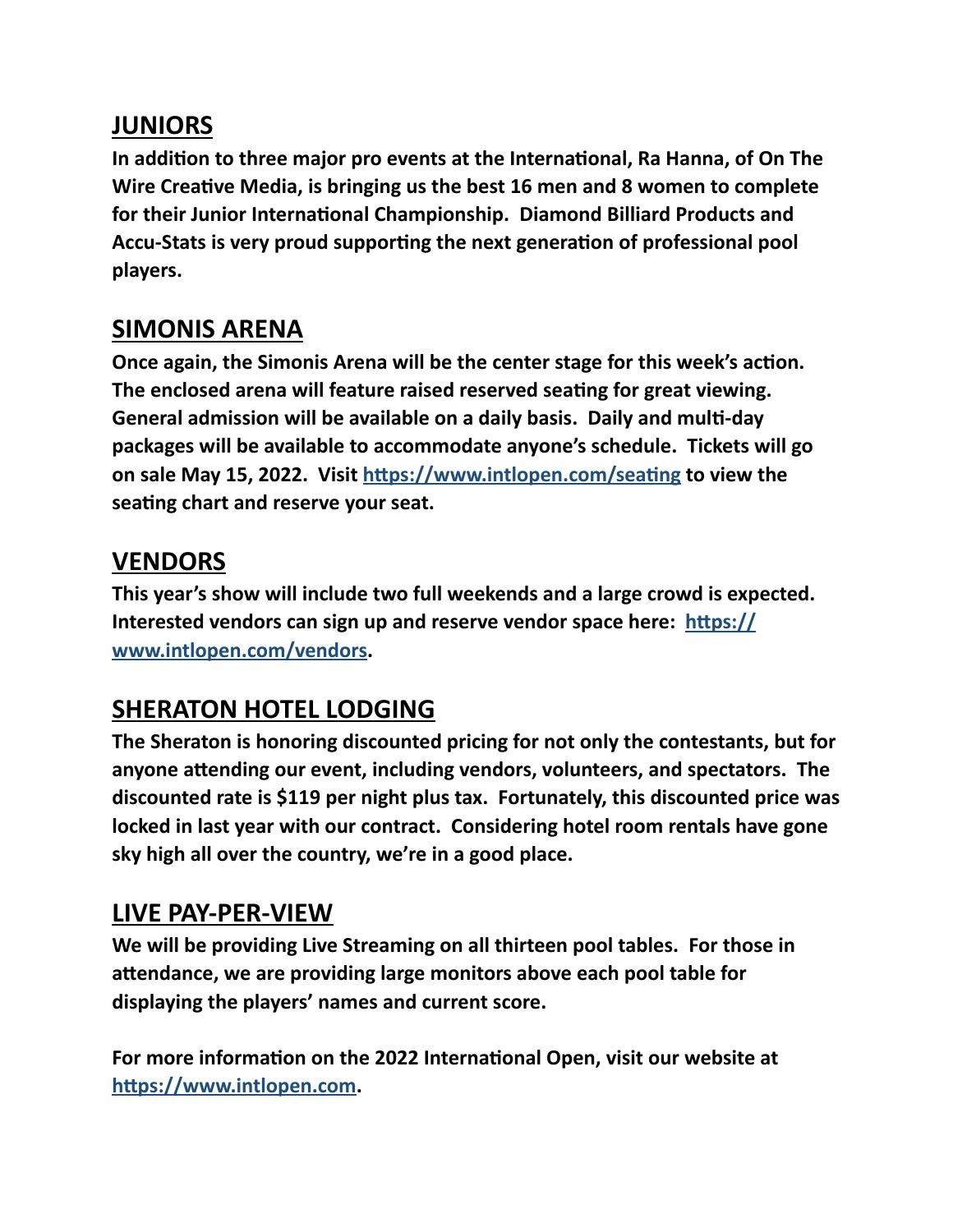# **Quick International Open Details**

- **Play Dates: October 28-November 5, 2022**
- **Site: Sheraton Norfolk Waterside Hotel, Norfolk, Virginia, USA**
- **Discounted Hotel Rate: \$119 plus tax for a single or double**
- **Diamond Pool Tables, Simonis Cloth, and Aramith Balls**
- **TV Arena Seat Reservations available**
- **Live Scoring by digitalpool.com**
- **Pay-Per-View**
- **Website:<https://www.intlopen.com>**

#### **One-Pocket Open**

- **Play Dates: October 28-30 (Friday thru Sunday: 3 days)**
- **Entry Fee: \$500**
- **Size of Field: 48**
- **Format: Double Elimination, Race to 3**
- **Format: Single Elimination for final 8 players**
- **Alternate Breaks and Rack Your Own**
- **Diamond Triangle Rack**
- **Added Money: \$10,000 Guaranteed**
- **The \$34,000 Prize Fund Breakdown with 48 players:**
- **1st: \$10,000**
- **2nd: \$6,000**
- **3-4th: \$3,500**
- **5-8th: \$2,000**
- **9-12th: \$750**

#### **9-Ball Open**

- **Play Dates: October 31 November 5 (Monday thru Saturday: 6 days)**
- **Entry Fee: \$500**
- **Size of Field: 128**
- **Format: Double Elimination, Race to 10**
- **Format: Single Elimination for final 16 players**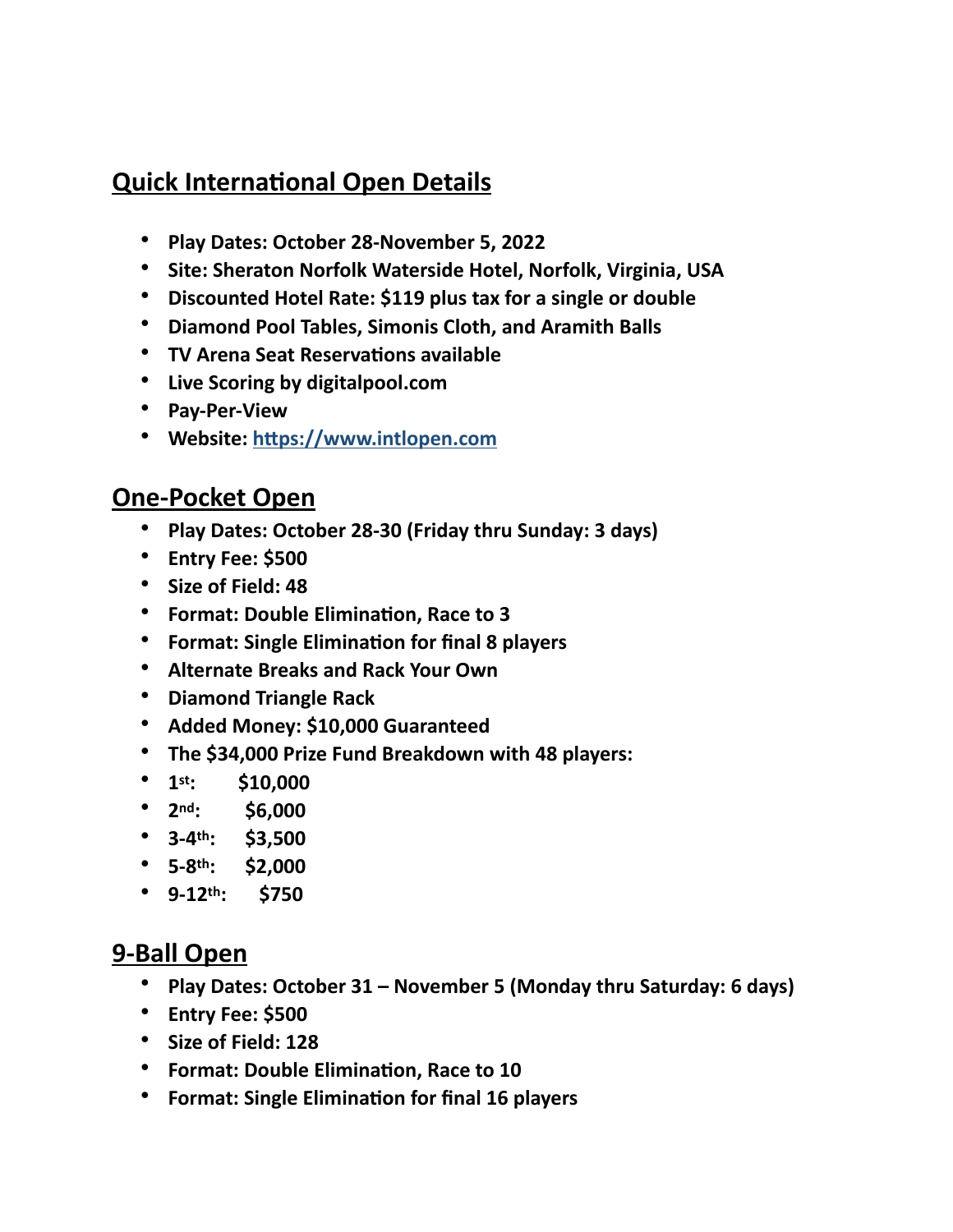- **Alternate Breaks and Neutral Rackers**
- **NO 3-Point Rule on Break Shots**
- **Official rack: Outsville Accu-Rack 9-Ball Rack Template**
- **Sanctioned by World Pool Association (WPA)**
- **Added Money: \$50,000 Guaranteed**
- **First Place: \$30,000 Guaranteed**
- **The \$114,000 Prize Fund Breakdown with 128 players:**
- **1st: \$30,000 9-16th: \$2,000**
- **2nd: \$18,000 17-24th: \$1,250**
- **3-4th: \$9,000 25-32nd: \$750**
- **5-8TH: \$4,000**

## **10-Ball Invitational: Diamond Big Foot Challenge**

- **Play Dates: October 31 November 2 (Monday thru Wednesday: 3 days)**
- **Entry Fee: \$500**
- **Size of Field: 16**
- **Format: Single Elimination, Race to 11.**
- **Alternate Breaks, Referee Racks**
- **Official rack: Outsville Accu-Rack 10-Ball Rack Template**
- **Added Money: \$8,000**
- **First Place: \$8,000**
- **The \$16,000 Prize Fund Breakdown with 16 players:**
- **1st: \$8,000**
- **2nd: \$4,000**
- **3-4th: \$2,000**

#### **Junior Division**

- **Play Dates: November 3-5 (Thursday thru Saturday: 3 days)**
- **Size of Junior Men's Field: 16**
- **Size of Junior Women's Field: 8**
- **Format: Double Elimination, Race to 9, Alternate Breaks**
- **Single Final Match: race to 10**

## **ENTER AS A CONTESTANT NOW:**

**There are several ways to pay your entry fee.**